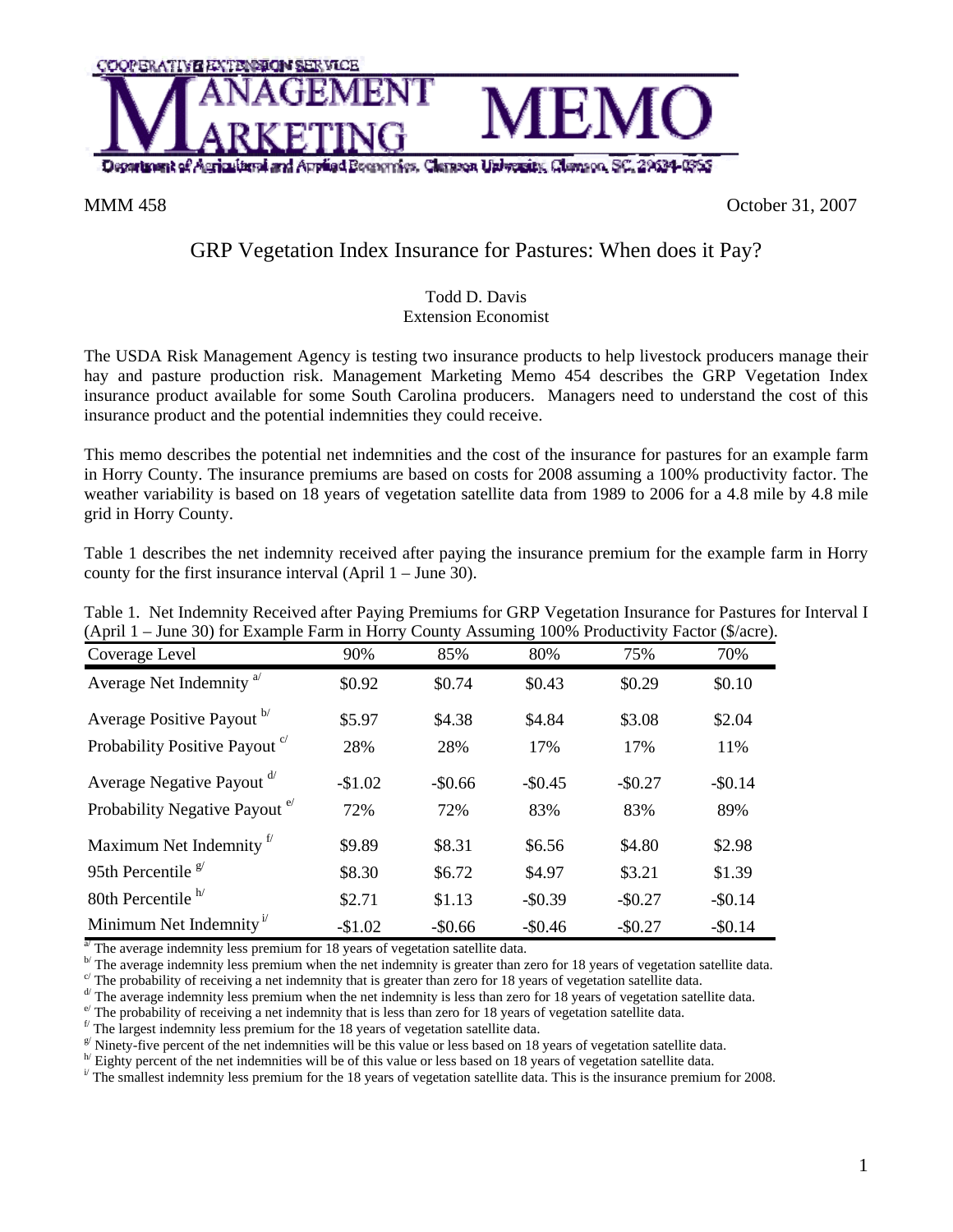Producers can insure at the 90%, 85%, 80%, 75% and 70% coverage level (Table 1). The average net indemnity is the average indemnity less premium for the 18 years of vegetation satellite data. On average, purchasing this insurance provides a positive return above the cost of the insurance due to the government's subsidy of the insurance premium (Table 1). The probability of receiving an indemnity that is greater than the premium ranges from 11% to 28% (Table). When an indemnity is paid that covers the premium, the amount ranges from \$2 - \$6 per acre (Table 1). However, there is a 72% to 89% probability that no indemnity will be paid or the indemnity will not cover the cost of the insurance (Table 1). The largest net indemnity paid based on 18 years of vegetation satellite data ranges from \$3 - \$9 per acre. The ninety-fifth and eightieth percentiles are listed in Table 1 to illustrate that 95 percent and 80 percent, respectively, of the net indemnities will be equal to or less than these values (Table 1). Managers need to understand that this insurance product will not provide an indemnity every year and there is a risk of paying an insurance premium with not receiving an indemnity. The minimum net indemnity is the cost of the insurance premium on a per acre basis.

Table 2 through Table 4 describes the net indemnities for Interval II through Interval IV. Each table is interpreted the same as Table 1. Notice that the cost of the insurance varies by the interval and the coverage level. You pay less for a lower coverage level but receive less risk protection.

Table 2. Net Indemnity Received after Paying Premiums for GRP Vegetation Insurance for Pastures for Interval II (July 1 – September 30) for Example Farm in Horry County Assuming 100% Productivity Factor (\$/acre).

| Coverage Level                           | 90%      | 85%        | 80%      | 75%        | 70%        |
|------------------------------------------|----------|------------|----------|------------|------------|
| Average Net Indemnity <sup>a</sup>       | \$1.28   | \$1.07     | \$0.79   | \$0.61     | \$0.37     |
| Average Positive Payout b                | \$6.56   | \$6.32     | \$5.89   | \$4.21     | \$3.44     |
| Probability Positive Payout <sup>c</sup> | 33%      | 28%        | 22%      | 22%        | 17%        |
| Average Negative Payout <sup>d/</sup>    | $-$1.36$ | $-$0.95$   | $-$0.67$ | $-$0.42$   | $-$ \$0.25 |
| Probability Negative Payout <sup>e</sup> | 67%      | 72%        | 78%      | 78%        | 83%        |
| Maximum Net Indemnity <sup>f</sup>       | \$11.42  | \$9.89     | \$8.20   | \$6.52     | \$4.74     |
| 95th Percentile $\frac{g}{g}$            | \$9.89   | \$8.36     | \$6.67   | \$4.99     | \$3.22     |
| 80th Percentile <sup>h/</sup>            | \$4.77   | \$3.24     | \$1.55   | \$0.54     | $-$0.25$   |
| Minimum Net Indemnity <sup>i</sup>       | $-$1.37$ | $-$ \$0.95 | $-$0.69$ | $-$ \$0.42 | $-$0.25$   |

\*\*See Table 1 for explanation of footnotes.\*\*